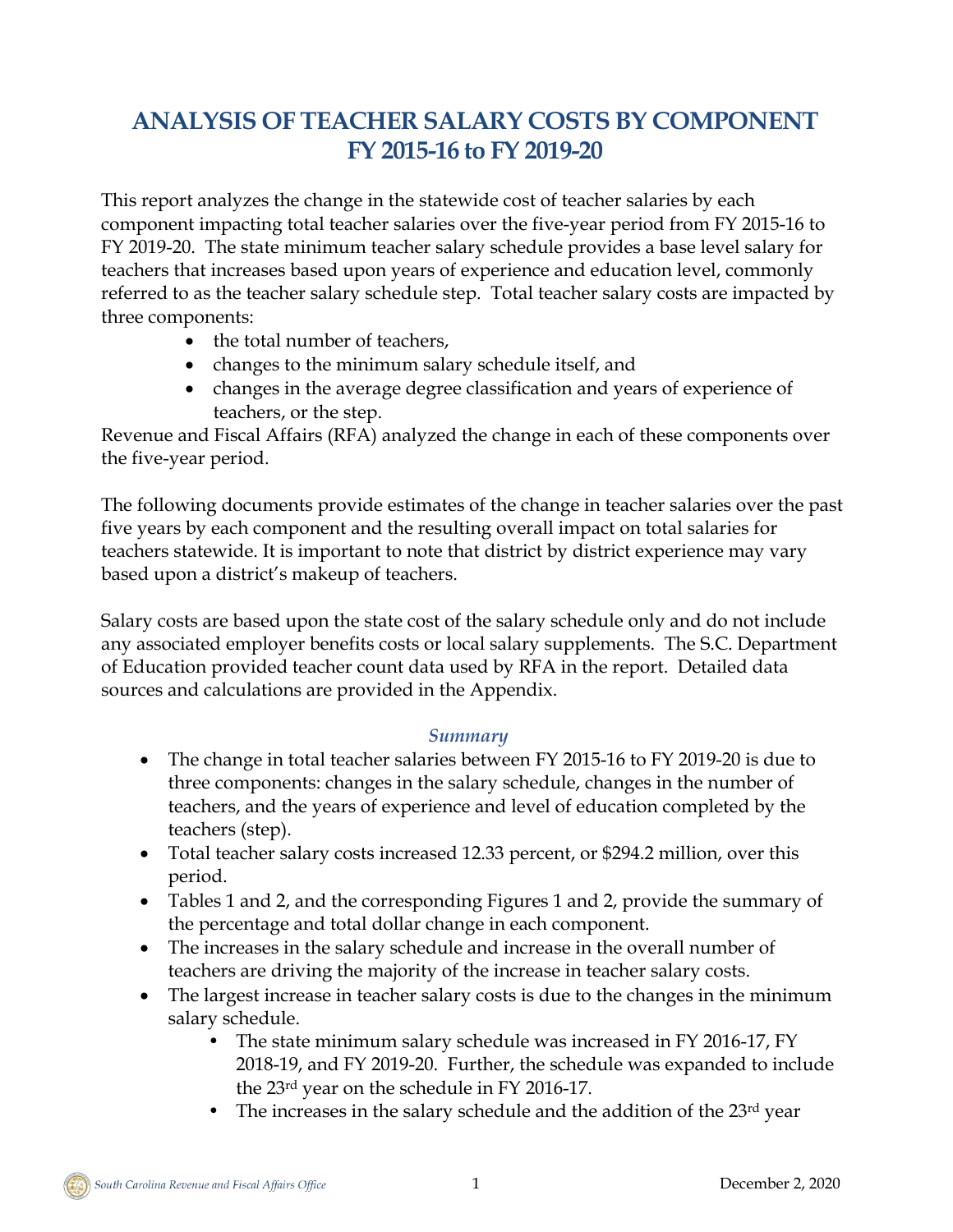resulted in an 8.65 percent change in total salaries over the five-year period.

- The total estimated cost due to changes in the salary schedule was \$206.6 million, or 70.2 percent of the total cost.
- The next largest component is the change in the total number of teachers.
	- Increases in the number of teachers overall increased total salaries by 3.19 percent over 5 years.
	- The increase in the number of teachers raised salary costs by a total of \$76 million, or 25.8 percent of the total cost.
- The step in the salary schedule appears to have little impact on total teacher salaries.
	- The change in average salary, a function of the years of experience and degree level, has ranged between -0.25 percent and 0.38 percent and totaled 0.30 percent over the five-year period. See Table 1
	- The net dollar change from changes in teacher education and years of experience was \$7.1 million over the period, or 2.4 percent of the total cost. See Table 2
	- Average years of experience ranges from a low of 11.91 years up to 12.10 years, and only changed 1.17 percent over the five-year period. See Table 3
	- Average degree level of teachers remains relatively constant across all 5 years. After indexing education level so that 1 = Bachelor's Degree, 2 = Bachelor's Degree + 18 Hours, 3 = Master's Degree, 4 = Master's Degree + 30 Hours, and 5 = Doctorate Degree, the average index was between 2.60 and 2.62. See Table 4
- In summary, of the total 12.33 percent increase in teacher salary costs, approximately 0.30 percent is due to the step increase.

*Please note, the interaction between the growth in teachers and changes in the average salary results in slightly higher total growth than the sum of the parts. Over the fiveyears, the interaction between components totals 0.18 percent in additional growth not attributed to the individual components.*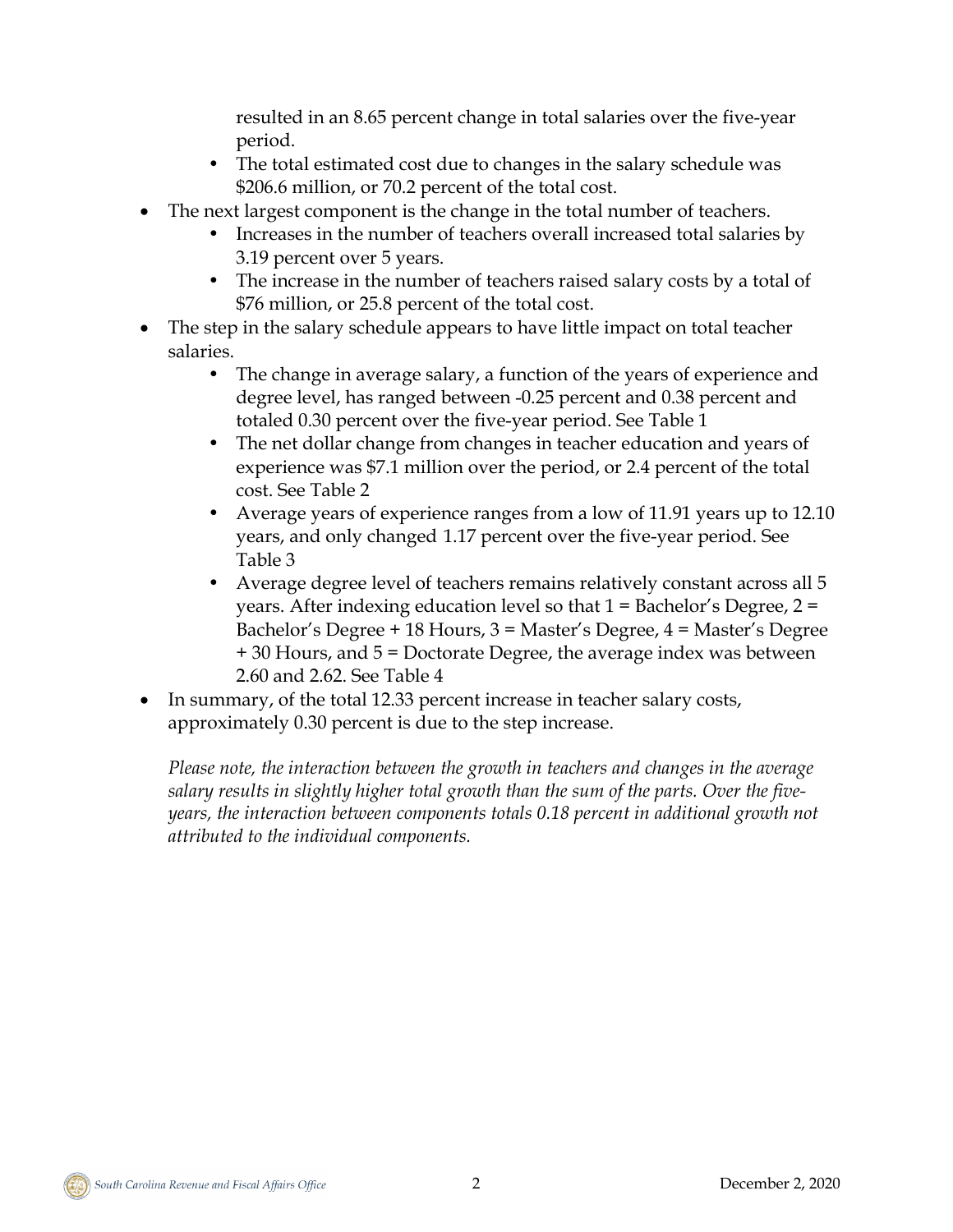### **TABLE 1 - SUMMARY OF PERCENT CHANGE BY FISCAL YEAR AND COMPONENT**

|                                                                                    | FY 2015-16 to<br>FY 2016-17 | FY 2016-17 to<br>FY 2017-18 | FY 2017-18 to<br>FY 2018-19 | FY 2018-19 to<br>FY 2019-20 | 5-Year Change:<br>FY 2015-16 to<br>FY 2019-20* |
|------------------------------------------------------------------------------------|-----------------------------|-----------------------------|-----------------------------|-----------------------------|------------------------------------------------|
| <b>Change Due to Teacher</b><br><b>Education and Experience</b><br>(Step Increase) | $0.14\%$                    | $(0.00\%)$                  | $(0.25\%)$                  | 0.38%                       | 0.30%                                          |
| <b>Change Due to Salary</b><br>Schedule                                            | 2.23%                       | $0.00\%$                    | 1.28%                       | 4.88%                       | 8.65%                                          |
| <b>Change Due to Teacher</b><br>Count                                              | 0.93%                       | 0.98%                       | 1.03%                       | 0.21%                       | 3.19%                                          |
| <b>Change Due to All</b><br>Components**                                           | $3.33\%$                    | 0.98%                       | 2.08%                       | 5.46%                       | 12.33%                                         |

*\* 5-Year Percent Change may not be the sum of the individual years due to compounding growth effects and interactions between components.*

*\*\*Change due to all components includes interactions between the increase in number of teachers and salary and may be slightly different than the sum of individual components as a result. Note: Teacher counts and salary calculations included in Table 5 of the Appendix.*

### **TABLE 2 - SUMMARY OF DOLLAR CHANGE BY FISCAL YEAR AND COMPONENT**

|                                                                                    | FY 2015-16 to<br>FY 2016-17 | FY 2016-17 to<br>FY 2017-18 | FY 2017-18 to<br>FY 2018-19 | FY 2018-19 to<br>FY 2019-20 | 5-Year Change:<br>FY 2015-16 to<br>FY 2019-20* |
|------------------------------------------------------------------------------------|-----------------------------|-----------------------------|-----------------------------|-----------------------------|------------------------------------------------|
| <b>Change Due to Teacher</b><br><b>Education and Experience</b><br>(Step Increase) | \$3,413,467                 | (\$1,399)                   | $(\$6,230,456)$             | \$9,564,855                 | \$7,092,590                                    |
| <b>Change Due to Salary</b><br>Schedule                                            | \$53,225,431                | \$0                         | \$31,885,000                | \$124,043,739               | \$206,586,955                                  |
| <b>Change Due to Teacher</b><br>Count                                              | \$22,298,826                | \$24,057,096                | \$25,549,675                | \$5,456,189                 | \$76,030,422                                   |
| <b>Change Due to All</b><br>Components**                                           | \$79,463,312                | \$24,055,683                | \$51,883,885                | \$138,806,344               | \$294,209,224                                  |

*\* 5-Year Change may not be the sum of the individual years due to compounding growth effects and interactions between components.*

*\*\*Dollar change due to each component is estimated based upon the percentage growth in each component. The change due to all components includes interactions between the increase in number of teachers and salary and may be slightly different than the sum of individual components as a result. Note: Teacher counts and salary calculations included in Table 5 of the Appendix.*

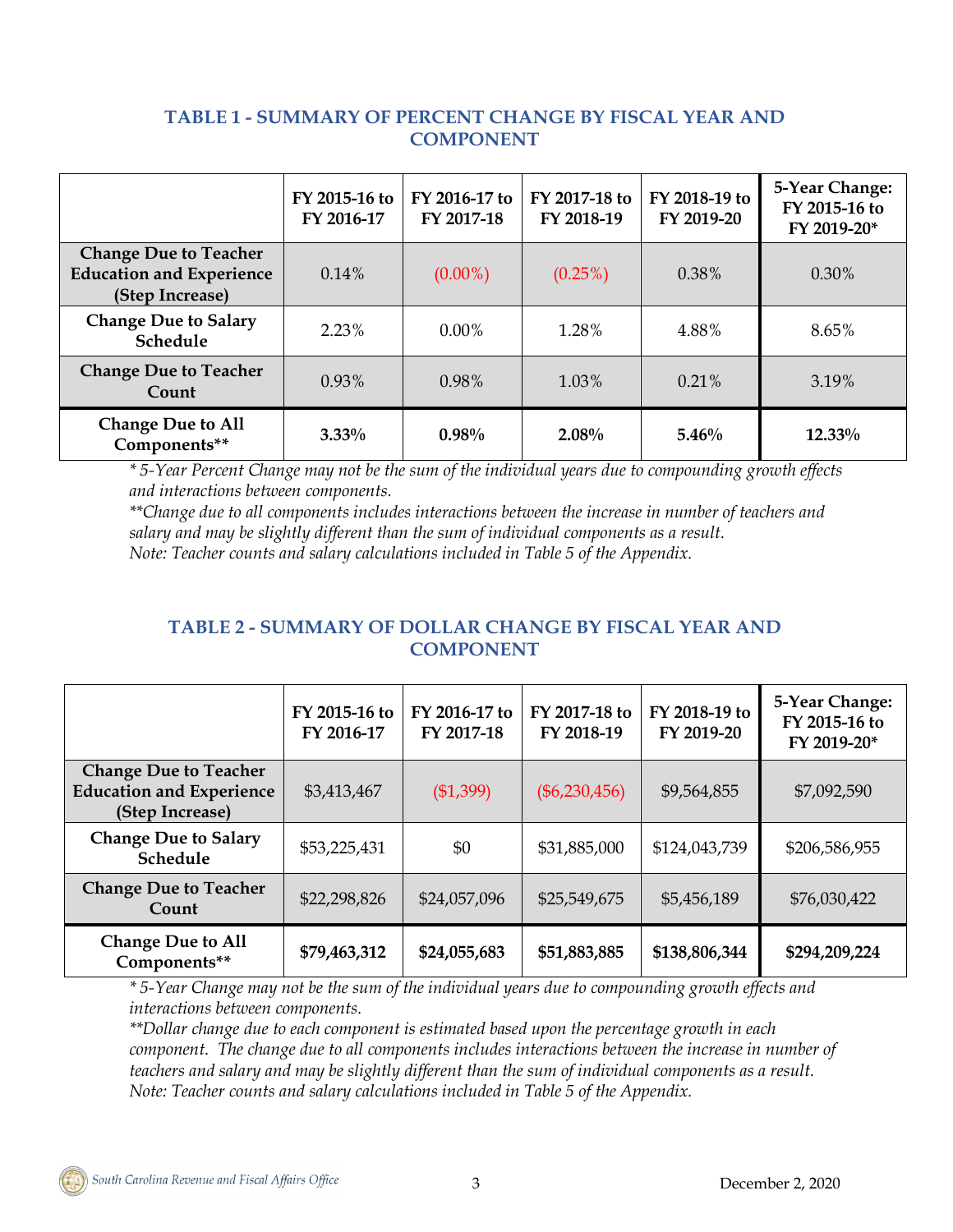

South Carolina Revenue and Fiscal Affairs Office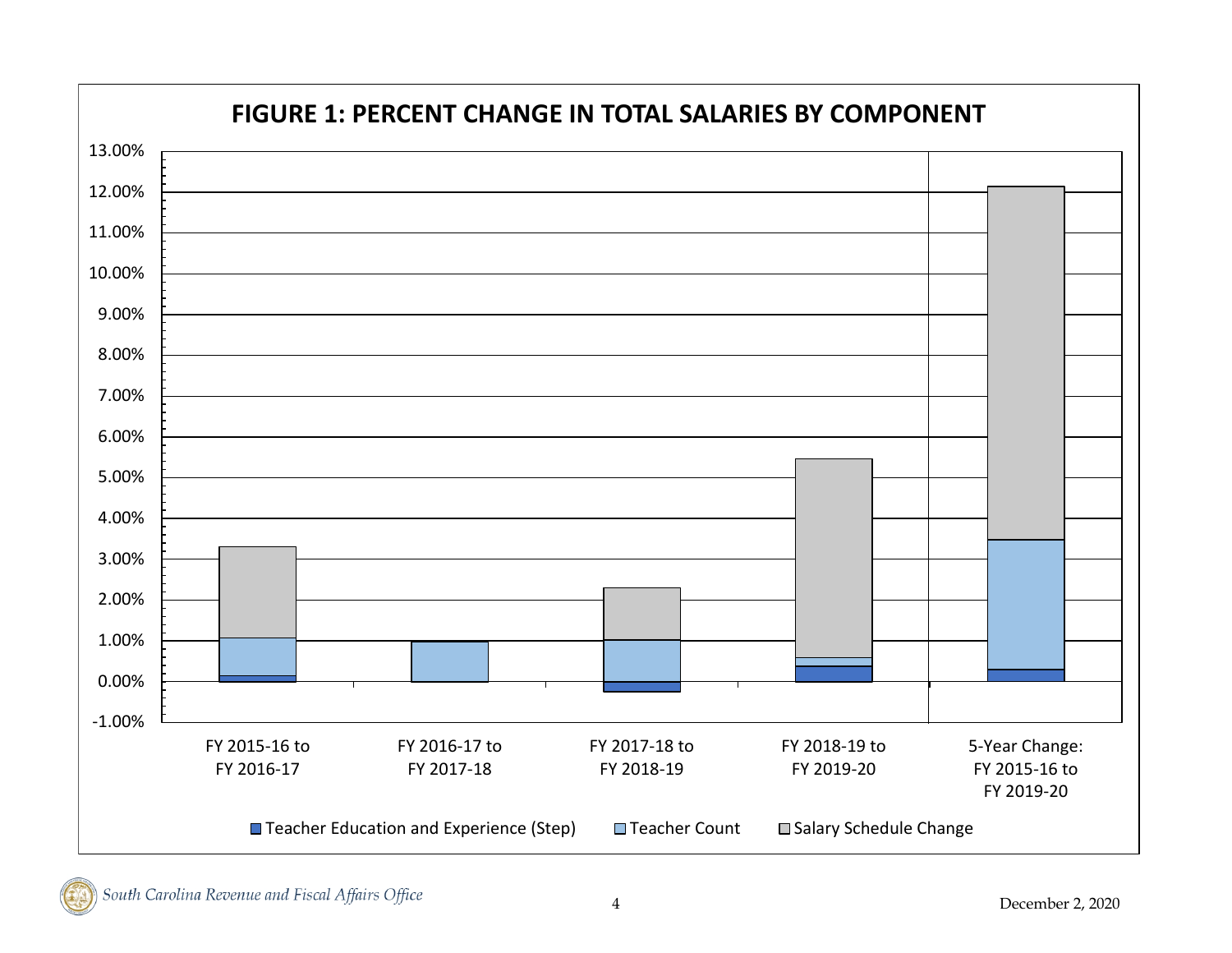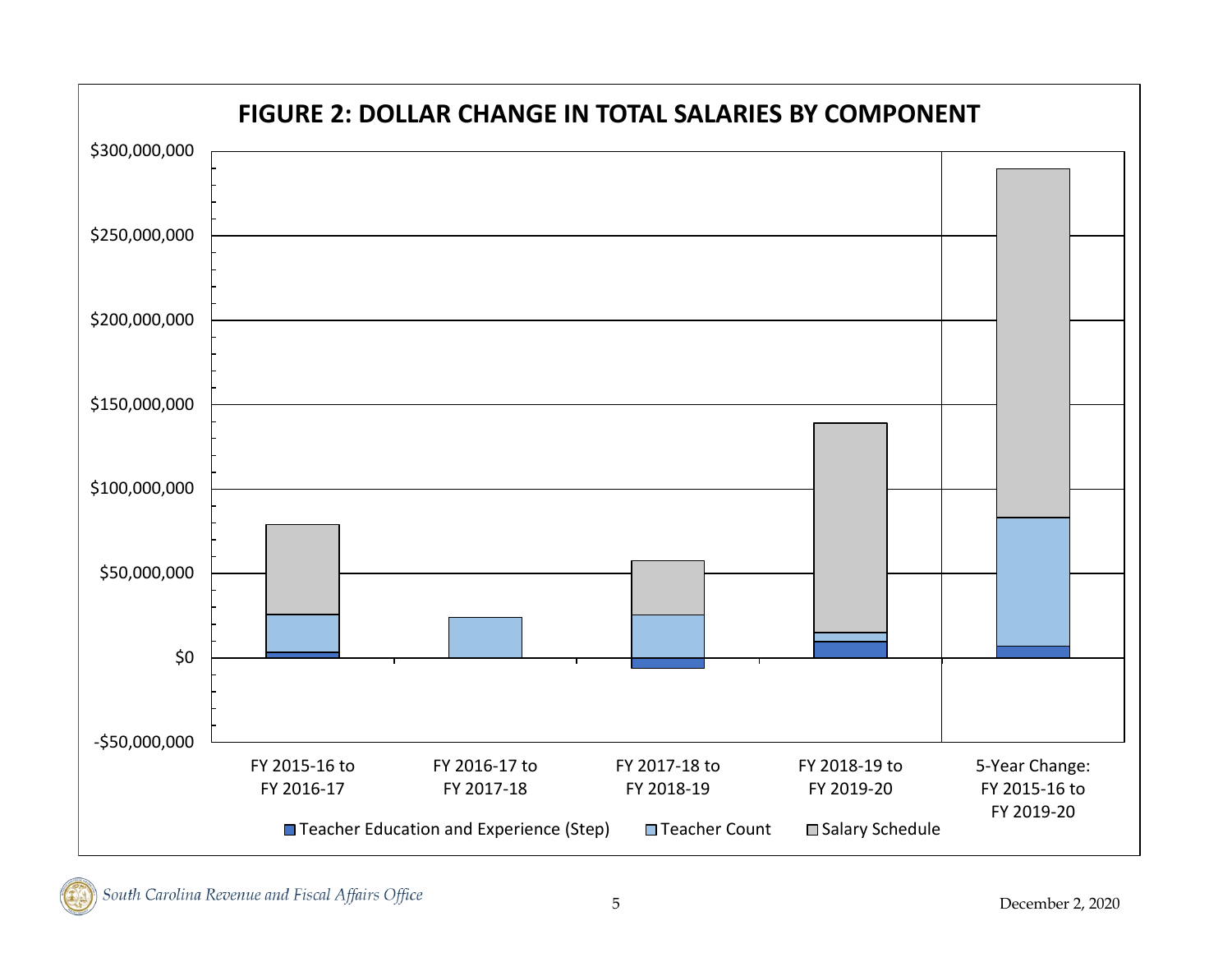| Fiscal Year | Average Years of<br>Experience | Percent Change |
|-------------|--------------------------------|----------------|
| FY 2015-16  | 11.96                          |                |
| FY 2016-17  | 12.03                          | $0.6\%$        |
| FY 2017-18  | 12.04                          | 0.1%           |
| FY 2018-19  | 11.91                          | $(1.1\%)$      |
| FY 2019-20  | 12.10                          | 1.6%           |

### **TABLE 3 - AVERAGE YEARS OF EXPERIENCE**

The decrease in average years of teaching experience in FY 2018-19 may be explained by an increase in teachers with zero or one year of experience from the previous years, and a decrease in teachers with 23 or more years of experience from the previous years.

| Fiscal Year | Average Indexed<br><b>Education Level</b> | Percent Change |
|-------------|-------------------------------------------|----------------|
| FY 2015-16  | 2.62                                      |                |
| FY 2016-17  | 2.62                                      | $0.0\%$        |
| FY 2017-18  | 2.61                                      | $(0.4\%)$      |
| FY 2018-19  | 2.60                                      | $(0.4\%)$      |
| FY 2019-20  | 2.61                                      | $0.4\%$        |

### **TABLE 4 - AVERAGE DEGREE CLASSIFICATION OF TEACHERS**

The average degree classification was found by indexing each degree level, then calculating the weighted average for each Fiscal Year. The index of each education level is as follows:

- 1 = Bachelor's Degree
- 2 = Bachelor's Degree + 18 Hours
- 3 = Master's Degree
- 4 = Master's Degree + 30 Hours
- 5 = Doctorate Degree

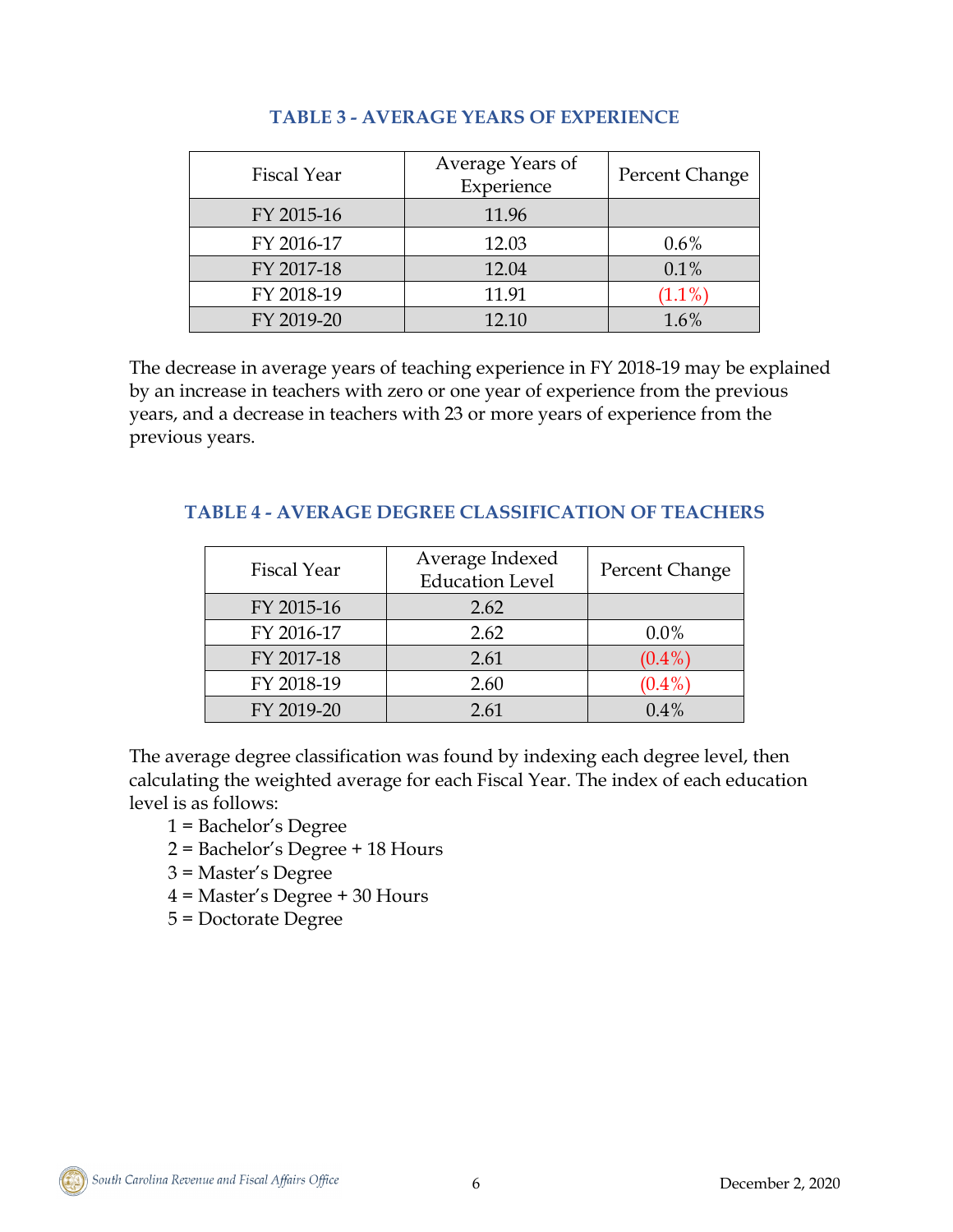# **APPENDIX**

#### **TEACHER COUNTS - FY 2015-16 TO FY 2019-20**

Total teacher counts for each position are reported based upon data provided to RFA from the Department of Education as reported by each district in the Professional Certified Staff (PCS) system. Counts below include only state funded FTEs and do not include federally funded positions. These positions are eligible for the EIA teacher salary supplement.

| FY 2015-16           |                                     |        |  |
|----------------------|-------------------------------------|--------|--|
| <b>Position Code</b> | Position                            | Count  |  |
| 03                   | Special Education (Itinerant)       | 168    |  |
| 04                   | Prekindergarten (Child Development) | 1,152  |  |
| 05                   | Kindergarten                        | 2,568  |  |
| 06                   | Special Education (Self-Contained)  | 2,506  |  |
| 07                   | Special Education (Resource)        | 2,944  |  |
| 08                   | Classroom Teacher                   | 42,062 |  |
| 09                   | <b>Retired Teachers</b>             | 533    |  |
| 10                   | Library Media Specialist            | 1,116  |  |
| 11                   | <b>Guidance Counselor</b>           | 2,183  |  |
| 17                   | Speech Therapist                    | 967    |  |
| 18                   | <b>ROTC</b> Instructor              | 369    |  |
| 36                   | <b>School Nurse</b>                 | 1,331  |  |
| 37                   | Occupational/Physical Therapist     | 275    |  |
| 38                   | Orientation/Mobility Instructor     | 10     |  |
| 39                   | Audiologist                         | 10     |  |
| 40                   | Social Worker                       | 172    |  |
| 85                   | Psychologist                        | 559    |  |
|                      | Total                               | 58,925 |  |

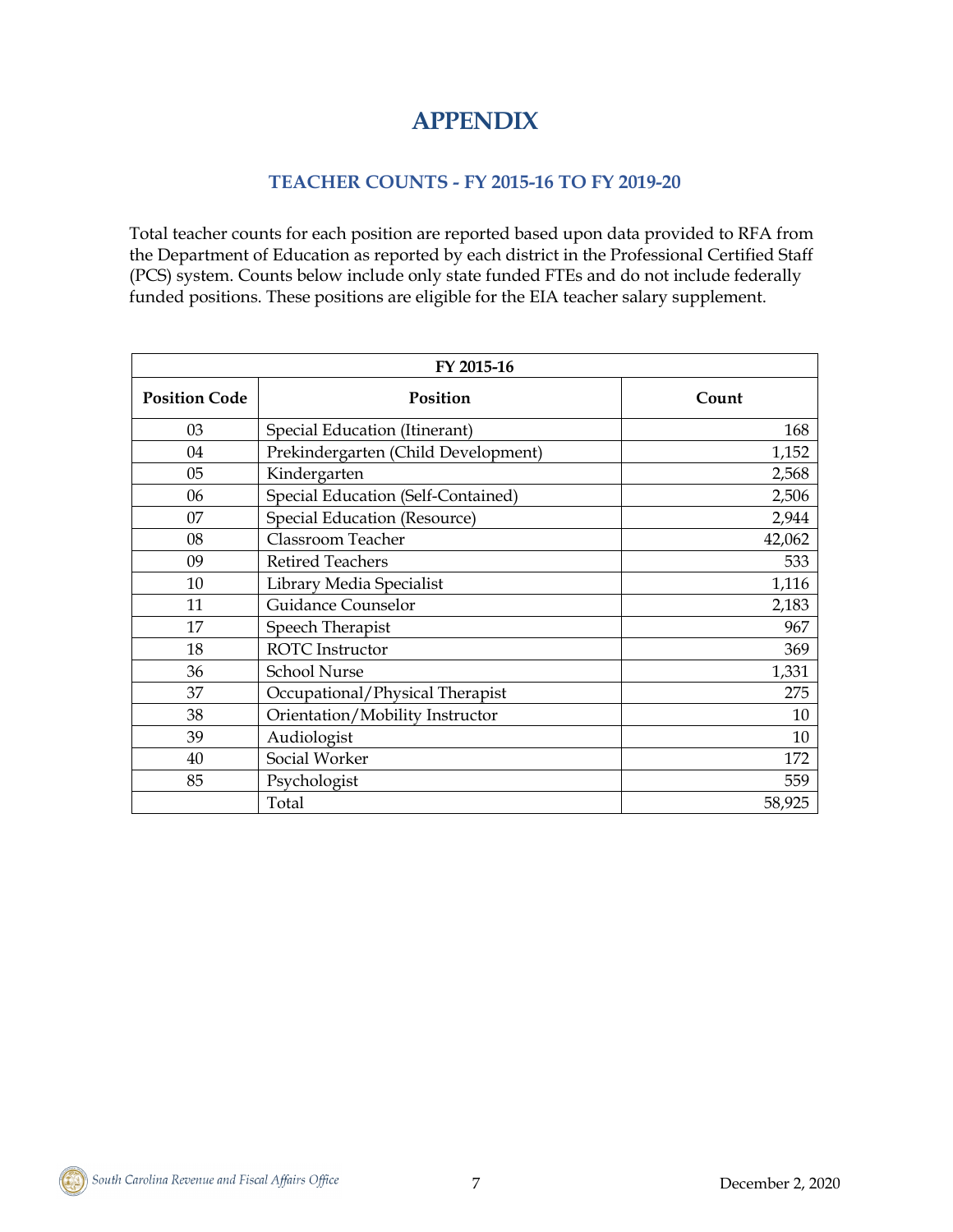| FY 2016-17           |                                     |        |  |  |
|----------------------|-------------------------------------|--------|--|--|
| <b>Position Code</b> | <b>Position</b>                     | Count  |  |  |
| 03                   | Special Education (Itinerant)       | 150    |  |  |
| 04                   | Prekindergarten (Child Development) |        |  |  |
| 05                   | Kindergarten                        | 2,559  |  |  |
| 06                   | Special Education (Self-Contained)  | 2,526  |  |  |
| 07                   | <b>Special Education (Resource)</b> | 2,972  |  |  |
| 08                   | Classroom Teacher                   | 42,765 |  |  |
| 09                   | <b>Retired Teachers</b>             | 414    |  |  |
| 10                   | Library Media Specialist            | 1,121  |  |  |
| 11                   | <b>Guidance Counselor</b>           | 2,225  |  |  |
| 17                   | Speech Therapist                    | 955    |  |  |
| 18                   | <b>ROTC</b> Instructor              | 371    |  |  |
| 36                   | <b>School Nurse</b>                 | 1,369  |  |  |
| 37                   | Occupational/Physical Therapist     | 298    |  |  |
| 38                   | Orientation/Mobility Instructor     | 10     |  |  |
| 39                   | Audiologist                         | 10     |  |  |
| 40                   | Social Worker                       | 187    |  |  |
| 85                   | Psychologist                        | 562    |  |  |
|                      | Total                               | 59,692 |  |  |

| FY 2017-18           |                                     |        |  |  |
|----------------------|-------------------------------------|--------|--|--|
| <b>Position Code</b> | Position                            | Count  |  |  |
| 03                   | Special Education (Itinerant)       | 165    |  |  |
| 04                   | Prekindergarten (Child Development) | 1,220  |  |  |
| 05                   | Kindergarten                        | 2,580  |  |  |
| 06                   | Special Education (Self-Contained)  | 2,555  |  |  |
| 07                   | Special Education (Resource)        | 3,057  |  |  |
| 08                   | Classroom Teacher                   | 43,073 |  |  |
| 09                   | <b>Retired Teachers</b>             | 453    |  |  |
| 10                   | Library Media Specialist            | 1,138  |  |  |
| 11                   | Guidance Counselor                  | 2,265  |  |  |
| 17                   | Speech Therapist                    | 950    |  |  |
| 18                   | <b>ROTC</b> Instructor              | 367    |  |  |
| 36                   | <b>School Nurse</b>                 | 1,396  |  |  |
| 37                   | Occupational/Physical Therapist     | 301    |  |  |
| 38                   | Orientation/Mobility Instructor     | 9      |  |  |
| 39                   | Audiologist                         | 11     |  |  |
| 40                   | Social Worker                       | 200    |  |  |
| 85                   | Psychologist                        | 565    |  |  |
|                      | Total                               | 60,305 |  |  |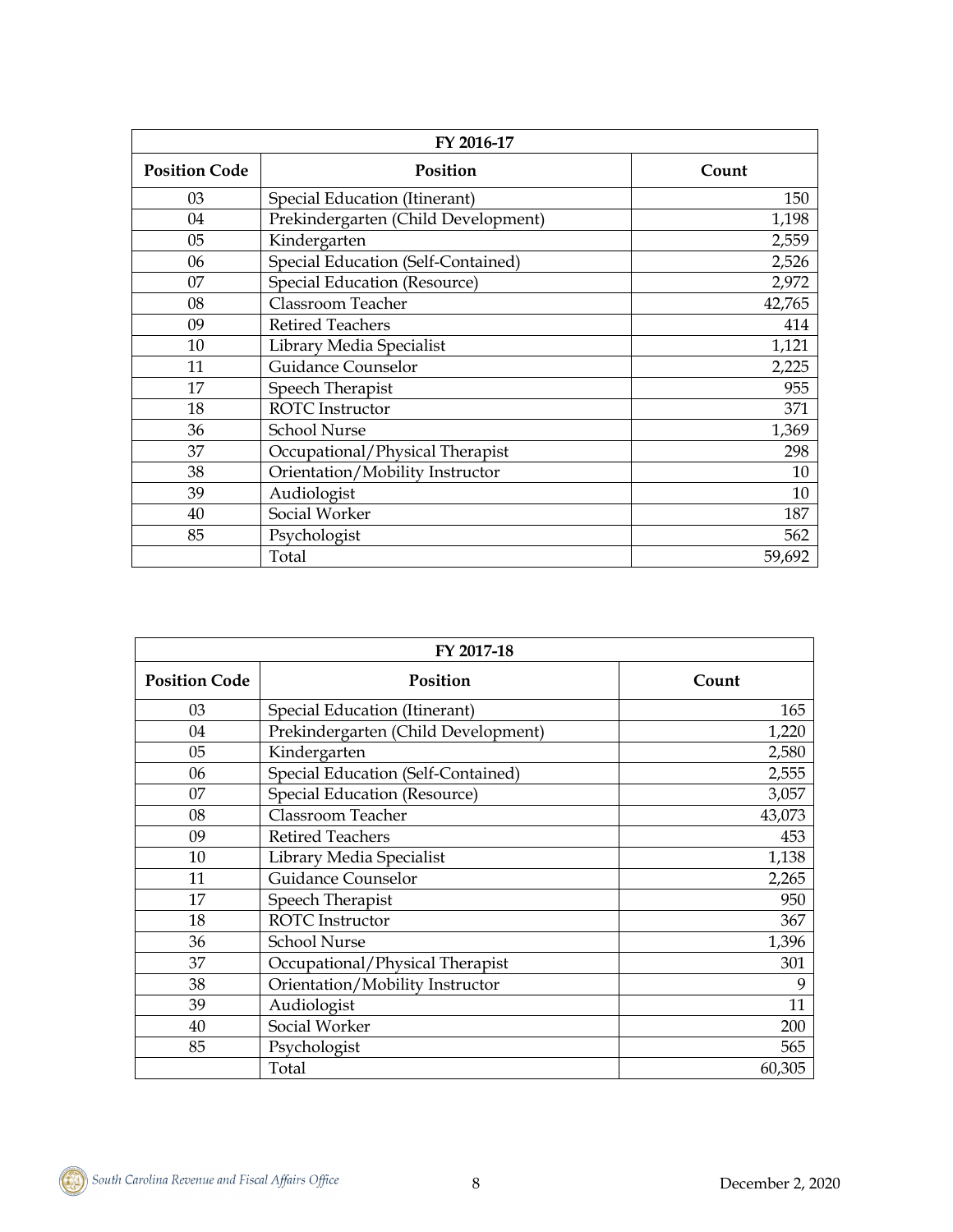| FY 2018-19           |                                     |        |  |  |  |
|----------------------|-------------------------------------|--------|--|--|--|
| <b>Position Code</b> | Position                            |        |  |  |  |
| 03                   | Special Education (Itinerant)       | 170    |  |  |  |
| 04                   | Prekindergarten (Child Development) | 1,181  |  |  |  |
| 05                   | Kindergarten                        | 2,558  |  |  |  |
| 06                   | Special Education (Self-Contained)  | 2,639  |  |  |  |
| 07                   | <b>Special Education (Resource)</b> | 3,059  |  |  |  |
| 08                   | Classroom Teacher                   | 43,571 |  |  |  |
| 09                   | <b>Retired Teachers</b>             | 498    |  |  |  |
| 10                   | Library Media Specialist            | 1,136  |  |  |  |
| 11                   | <b>Guidance Counselor</b>           | 2,307  |  |  |  |
| 17                   | Speech Therapist                    | 938    |  |  |  |
| 18                   | <b>ROTC</b> Instructor              | 356    |  |  |  |
| 36                   | <b>School Nurse</b>                 | 1,397  |  |  |  |
| 37                   | Occupational/Physical Therapist     | 325    |  |  |  |
| 38                   | Orientation/Mobility Instructor     | 8      |  |  |  |
| 39                   | Audiologist                         | 11     |  |  |  |
| 40                   | Social Worker                       | 204    |  |  |  |
| 85                   | Psychologist                        | 582    |  |  |  |
|                      | Total                               | 60,940 |  |  |  |

| FY 2019-20           |                                     |        |  |
|----------------------|-------------------------------------|--------|--|
| <b>Position Code</b> | Position                            | Count  |  |
| 03                   | Special Education (Itinerant)       | 179    |  |
| 04                   | Prekindergarten (Child Development) | 1,196  |  |
| 05                   | Kindergarten                        | 2,558  |  |
| 06                   | Special Education (Self-Contained)  | 2,592  |  |
| 07                   | <b>Special Education (Resource)</b> | 3,186  |  |
| 08                   | Classroom Teacher                   | 43,549 |  |
| 09                   | <b>Retired Teachers</b>             | 481    |  |
| 10                   | Library Media Specialist            | 1,123  |  |
| 11                   | Guidance Counselor                  | 2,329  |  |
| 17                   | Speech Therapist                    | 908    |  |
| 18                   | <b>ROTC</b> Instructor              | 346    |  |
| 36                   | <b>School Nurse</b>                 | 1,419  |  |
| 37                   | Occupational/Physical Therapist     | 329    |  |
| 38                   | Orientation/Mobility Instructor     | 8      |  |
| 39                   | Audiologist                         | 11     |  |
| 40                   | Social Worker                       | 224    |  |
| 85                   | Psychologist                        | 576    |  |
|                      | Total                               | 61,014 |  |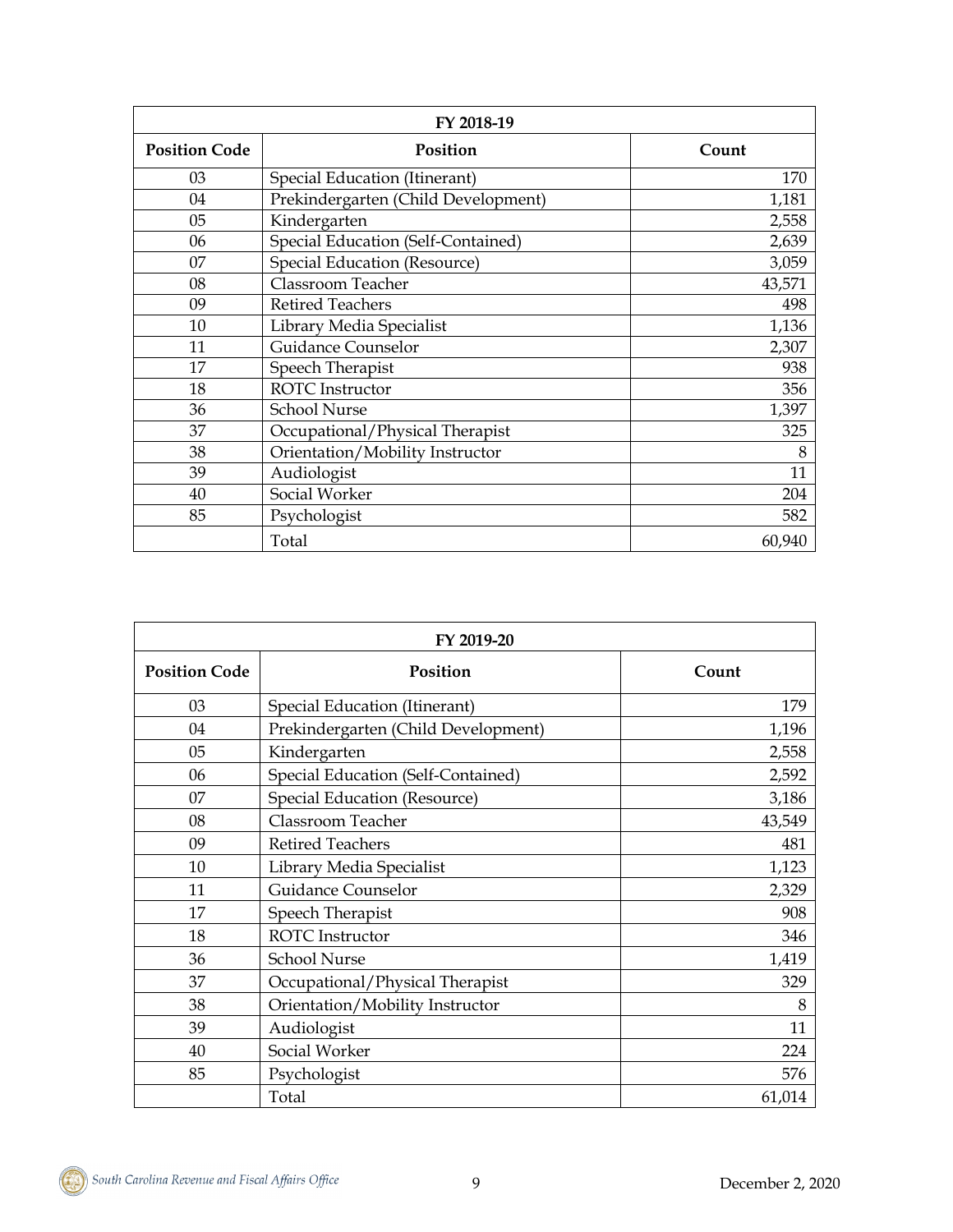| <b>Percent of Teacher Records with</b><br><b>Missing Data</b> |       |  |
|---------------------------------------------------------------|-------|--|
| FY 2015-16                                                    | 5.53% |  |
| FY 2016-17                                                    | 5.88% |  |
| FY 2017-18                                                    | 5.92% |  |
| FY 2018-19                                                    | 5.95% |  |
| FY 2019-20                                                    | 5.84% |  |

The percentage of teacher records that did not include a degree classification is listed for each year. Approximately half of these missing values occurred in records for teachers that had zero years of experience. Position codes 18, 36, 37, 39, and 40 had between 80 percent and 97 percent of the entries with blank degree classifications. Missing data records were roughly evenly distributed across districts. These trends were consistent across all 5 years.

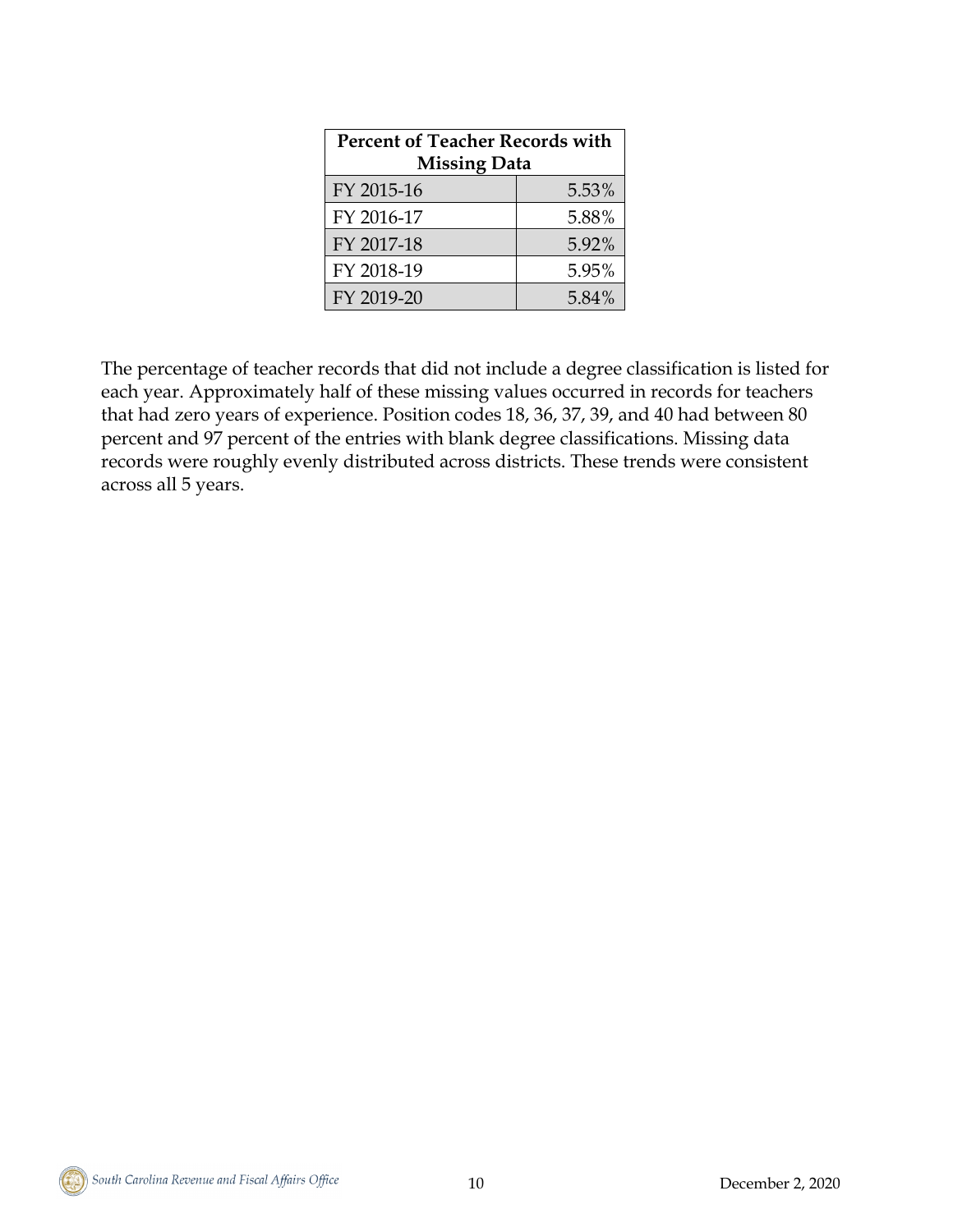### **METHODOLOGY**

*All calculated values used to determine the percentage change in salaries by component are included in Appendix Table 5. Each example below references the line numbers of Table 5 for reference.*

To determine change due to teacher count:

- The year-over-year percent change was calculated between each fiscal year's total teacher count.
- For example, the change between FY 2015-16 and FY 2016-17 due to teacher count is the growth in teachers from FY 2015-16 to FY 2016-17.

| Line          |                      | <b>Teacher Count</b>          |                     | Total           | Average  |
|---------------|----------------------|-------------------------------|---------------------|-----------------|----------|
| #             | <b>Salaries Year</b> | Year                          | <b>Total Salary</b> | <b>Teachers</b> | Salary   |
|               | FY 2015-16           | FY 2015-16                    | \$2,387,003,604     | 55,664          | \$42,882 |
| $\mathcal{D}$ | FY 2015-16           | FY 2016-17                    | \$2,412,747,785     | 56,184          | \$42,944 |
|               |                      | Percent Change due to Teacher |                     |                 |          |
|               |                      | Count                         |                     | 0.93%           |          |

To determine change due to salary schedule:

- Total salary cost each year was calculated by multiplying teacher counts for each cell of the schedule by its respective salary on the salary schedule, then summing these figures.
- Total salary cost was then calculated by holding constant the number of teachers for a particular year, but using the next year's salary schedule and comparing these cost figures.
- For example, the change between FY 2015-16 and FY 2016-17 due to the salary schedule was found by calculating total salaries using the FY 2015-16 teacher count and FY 2015-16 salary schedule, then comparing this figure to the total salaries calculated using the FY 2015-16 teacher count but the FY 2016-17 salary schedule.

| Line |                                     | <b>Teacher</b>    |                     | <b>Total</b>    | Average  |
|------|-------------------------------------|-------------------|---------------------|-----------------|----------|
| #    | <b>Salaries Year</b>                | <b>Count Year</b> | <b>Total Salary</b> | <b>Teachers</b> | Salary   |
|      | FY 2015-16                          | FY 2015-16        | \$2,387,003,604     | 55,664          | \$42,882 |
|      | FY 2016-17                          | FY 2015-16        | \$2,440,229,035     | 55,664          | \$43,839 |
|      | <b>Percent Change Due to Salary</b> |                   |                     |                 |          |
|      | Schedule                            |                   | 2.23%               |                 |          |

To determine change due to teacher education and experience:

• Average salary by year was calculated by multiplying teacher counts for each cell of the schedule by its respective salary on the salary schedule, summing these figures, then dividing by the total number of teachers.

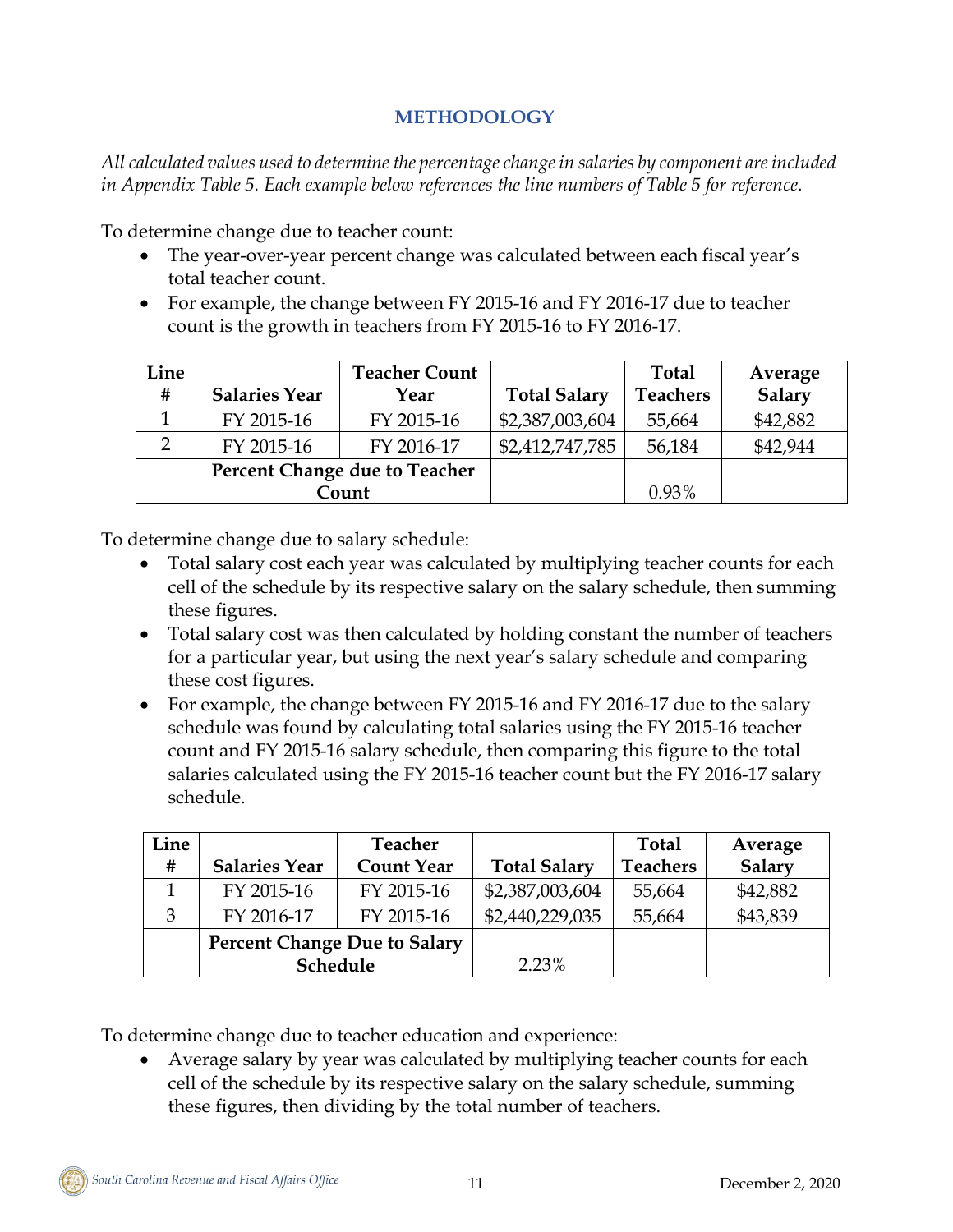- Average salary was then calculated by holding constant the salary schedule from the previous year, but using the teacher count for the next year.
- For example, the change between FY 2015-16 and FY 2016-17 due to teacher education and experience was found by calculating average salary using the FY 2015-16 teacher count and FY 2015-16 salary schedule, then comparing this figure to the average salary calculated using the FY 2015-16 salary schedule again but FY 2016-17 teacher counts.

| Line |                              | <b>Teacher</b>    |                     | Total           | Average  |
|------|------------------------------|-------------------|---------------------|-----------------|----------|
| #    | <b>Salaries Year</b>         | <b>Count Year</b> | <b>Total Salary</b> | <b>Teachers</b> | Salary   |
|      | FY 2015-16                   | FY 2015-16        | \$2,387,003,604     | 55,664          | \$42,882 |
|      | FY 2015-16                   | FY 2016-17        | \$2,412,747,785     | 56,184          | \$42,944 |
|      | <b>Percent Change Due to</b> |                   |                     |                 |          |
|      | <b>Teacher Education and</b> |                   |                     |                 |          |
|      | <b>Experience (Step)</b>     |                   |                     |                 | 0.14%    |

To determine change due to all components:

- Percent change due to the interaction of all three components was calculated by finding total salaries using the salary schedule and teacher count for one year, and comparing this figure to total salaries using the salary schedule and the teacher count of the next year.
- For example, the change between FY 2015-16 and FY 2016-17 due to all components was found by calculating total salaries using the FY 2015-16 teacher count and FY 2015-16 salary schedule, then comparing this figure to the total salaries calculated using the FY 2016-17 salary schedule and FY 2016-17 teacher counts.
- This growth calculation includes the interaction of each component of changes in teacher salary schedule, teacher counts, and cell on the salary schedule and may differ slightly from the sum of the parts. The total difference is 0.18% over the full five-year period.

| Line |                                  | <b>Teacher</b>    |                     | <b>Total</b>    | Average  |
|------|----------------------------------|-------------------|---------------------|-----------------|----------|
| #    | <b>Salaries Year</b>             | <b>Count Year</b> | <b>Total Salary</b> | <b>Teachers</b> | Salary   |
|      | FY 2015-16                       | FY 2015-16        | \$2,387,003,604     | 55,664          | \$42,882 |
| 4    | FY 2016-17                       | FY 2016-17        | \$2,466,466,916     | 56,184          | \$43,900 |
|      | <b>Percent Change Due to All</b> |                   |                     |                 |          |
|      | Components for FY 2015-16        |                   |                     |                 |          |
|      | to FY 2016-17                    |                   | 3.33%               |                 |          |

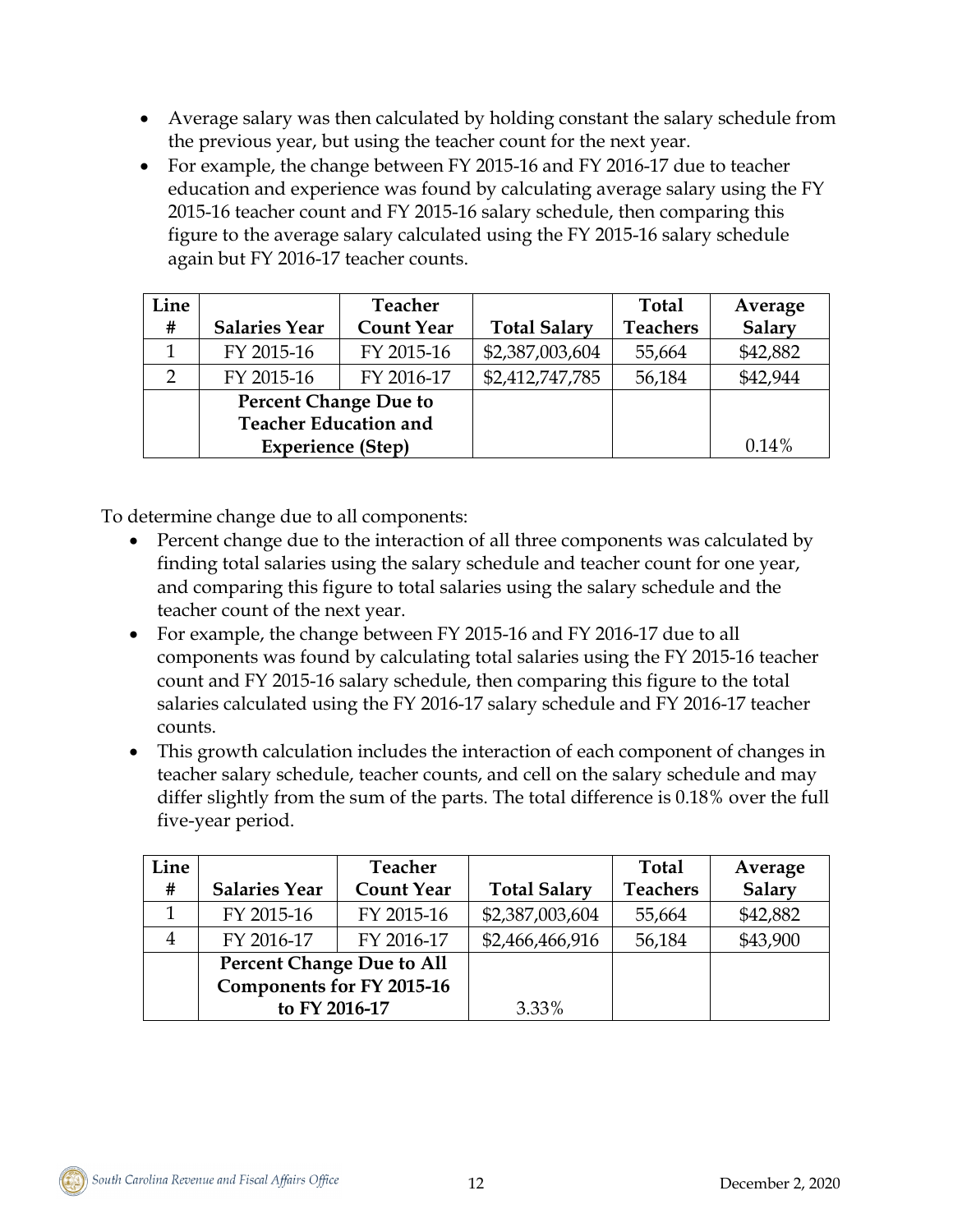| Line<br>#      | <b>Salaries Year</b> | <b>Teacher Count</b><br>Year | <b>Total Salary</b> | <b>Total</b><br><b>Teachers</b> | Average<br><b>Salary</b> |
|----------------|----------------------|------------------------------|---------------------|---------------------------------|--------------------------|
| $\mathbf{1}$   | FY 2015-16           | FY 2015-16                   | \$2,387,003,604     | 55,664                          | \$42,882                 |
| $\overline{2}$ | FY 2015-16           | FY 2016-17                   | \$2,412,747,785     | 56,184                          | \$42,944                 |
| 3              | FY 2016-17           | FY 2015-16                   | \$2,440,229,035     | 55,664                          | \$43,839                 |
| $\overline{4}$ | FY 2016-17           | FY 2016-17                   | \$2,466,466,916     | 56,184                          | \$43,900                 |
| 5              | FY 2016-17           | FY 2016-17                   | \$2,466,466,916     | 56,184                          | \$43,900                 |
| 6              | FY 2016-17           | FY 2017-18                   | \$2,490,522,599     | 56,732                          | \$43,900                 |
| 7              | FY 2017-18           | FY 2016-17                   | \$2,466,466,916     | 56,184                          | \$43,900                 |
| 8              | FY 2017-18           | FY 2017-18                   | \$2,490,522,599     | 56,732                          | \$43,900                 |
| 9              | FY 2017-18           | FY 2017-18                   | \$2,490,522,599     | 56,732                          | \$43,900                 |
| 10             | FY 2017-18           | FY 2018-19                   | \$2,509,777,901     | 57,314                          | \$43,790                 |
| 11             | FY 2018-19           | FY 2017-18                   | \$2,522,407,599     | 56,732                          | \$44,462                 |
| 12             | FY 2018-19           | FY 2018-19                   | \$2,542,406,484     | 57,314                          | \$44,359                 |
| 13             | FY 2018-19           | FY 2018-19                   | \$2,542,406,484     | 57,314                          | \$44,359                 |
| 14             | FY 2018-19           | FY 2019-20                   | \$2,557,448,055     | 57,437                          | \$44,526                 |
| 15             | FY 2019-20           | FY 2018-19                   | \$2,666,450,223     | 57,314                          | \$46,524                 |
| 16             | FY 2019-20           | FY 2019-20                   | \$2,681,212,828     | 57,437                          | \$46,681                 |
| 17             | FY 2015-16           | FY 2015-16                   | \$2,387,003,604     | 55,664                          | \$42,882                 |
| 18             | FY 2015-16           | FY 2019-20                   | \$2,470,352,528     | 57,437                          | \$43,010                 |
| 19             | FY 2019-20           | FY 2015-16                   | \$2,593,590,559     | 55,664                          | \$46,594                 |
| 20             | FY 2019-20           | FY 2019-20                   | \$2,681,212,828     | 57,437                          | \$46,681                 |

## **TABLE 5 - SALARY CALCULATIONS TABLE**

*Notes:* 

- *1. Teacher Counts include only state funded FTEs and do not include federally funded positions. Positions are eligible for the EIA teacher salary supplement. Included position codes are listed in the teacher count tables in the Appendix.*
- *2. Total salary does not include fringe benefits costs and reflect only the state minimum salary schedule cost.*
- *3. Average salary is the calculated minimum salary from the state salary schedule based upon the reflected teacher counts by year. This calculation does not include local salary supplements or National Board supplements that are included in the total actual average teacher salary reported annually by the Department of Education.*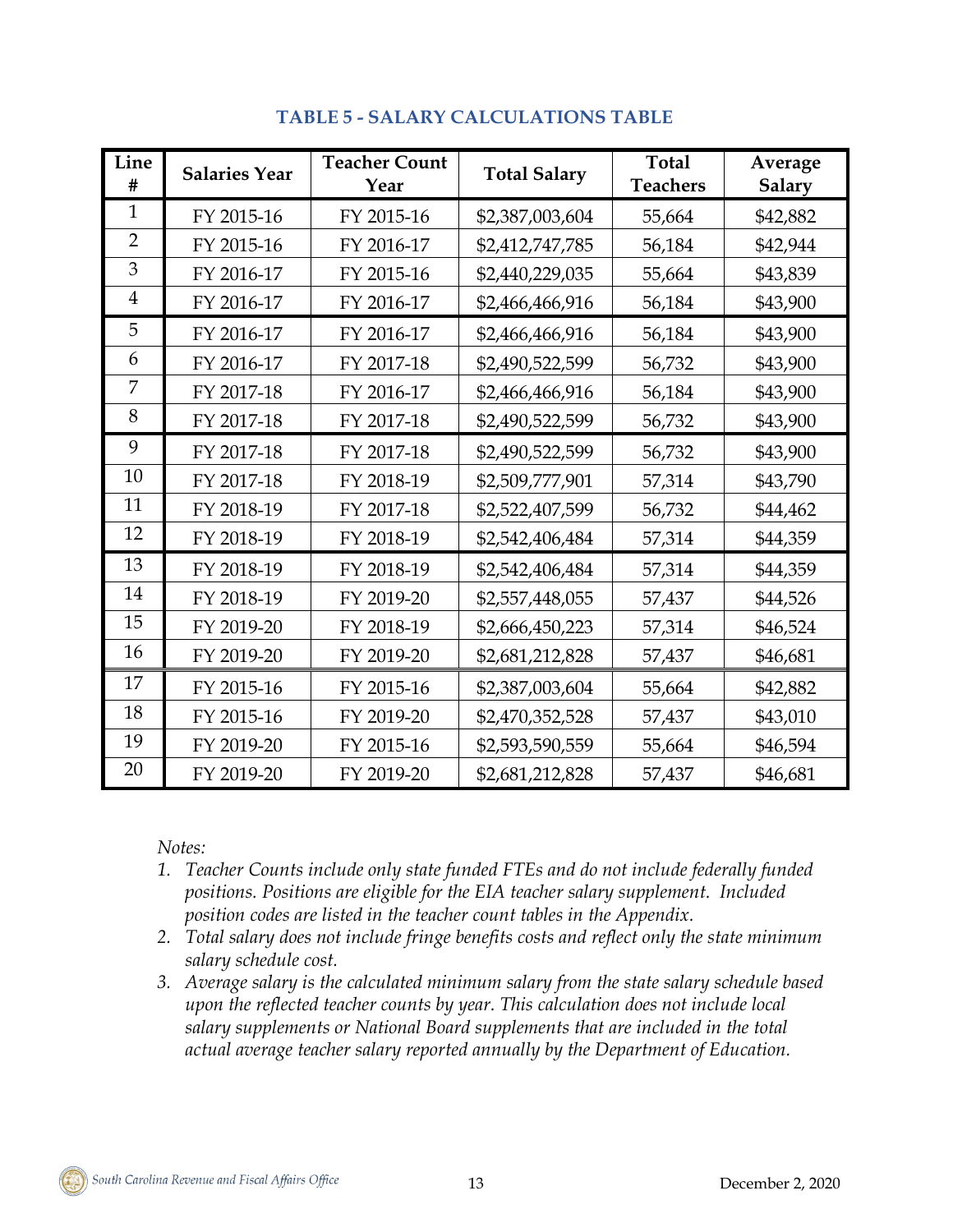### **DISTRIBUTION OF TEACHERS BY YEARS OF EXPERIENCE**

The distribution of teachers by years of experience has changed over the five-year period from FY 2015-16 to FY 2019-20. Table 6 and Figure 3 outline the change in the percentage of total teachers in each cell of the salary schedule over this period. In FY 2019-20, 1.83% fewer teachers are in the 0 – 3 years of experience group compared to FY 2015-16. The largest growth occurred in the 4-7 years range, with 2.5% greater teachers.

|                         | Doctorate  | $Master's + 30$    | Master's           | Bachelor's $+18$   | <b>Bachelor's</b> |            |
|-------------------------|------------|--------------------|--------------------|--------------------|-------------------|------------|
| Years of<br>Experience  | Class 8    | Class <sub>7</sub> | Class <sub>1</sub> | Class <sub>2</sub> | Class 3           | Total      |
| $\boldsymbol{0}$        | 0.04%      | $(0.06\%)$         | (0.37%)            | $(0.02\%)$         | $(0.20\%)$        | $(0.61\%)$ |
| $\mathbf{1}$            | 0.02%      | 0.04%              | $(0.16\%)$         | $(0.05\%)$         | 0.06%             | $(0.10\%)$ |
| $\overline{2}$          | $0.01\%$   | $0.00\%$           | $(0.22\%)$         | $(0.09\%)$         | $(0.04\%)$        | $(0.33\%)$ |
| $\overline{\mathbf{3}}$ | $(0.01\%)$ | $(0.13\%)$         | $(0.43\%)$         | $(0.14\%)$         | $(0.07\%)$        | $(0.79\%)$ |
| $\boldsymbol{4}$        | $0.01\%$   | $(0.03\%)$         | $(0.07\%)$         | $(0.05\%)$         | 0.18%             | 0.05%      |
| 5                       | 0.00%      | 0.04%              | 0.44%              | 0.06%              | 0.70%             | $1.24\%$   |
| $6\phantom{1}$          | 0.02%      | 0.15%              | 0.43%              | 0.02%              | 0.44%             | $1.07\%$   |
| $\overline{7}$          | $0.00\%$   | 0.02%              | 0.01%              | $(0.04\%)$         | 0.14%             | 0.14%      |
| 8                       | $0.01\%$   | $(0.11\%)$         | $(0.29\%)$         | $(0.06\%)$         | 0.03%             | $(0.44\%)$ |
| $\overline{9}$          | $0.00\%$   | $(0.15\%)$         | $(0.68\%)$         | $(0.11\%)$         | $(0.24\%)$        | $(1.18\%)$ |
| 10                      | 0.01%      | $(0.16\%)$         | $(0.61\%)$         | $(0.03\%)$         | $(0.18\%)$        | $(0.96\%)$ |
| 11                      | $(0.01\%)$ | $(0.11\%)$         | $(0.05\%)$         | $(0.06\%)$         | 0.10%             | $(0.13\%)$ |
| 12                      | 0.01%      | 0.11%              | 0.30%              | $(0.04\%)$         | 0.11%             | 0.49%      |
| 13                      | 0.03%      | 0.10%              | 0.43%              | 0.00%              | 0.18%             | 0.75%      |
| 14                      | 0.02%      | $(0.11\%)$         | 0.37%              | $(0.07\%)$         | 0.13%             | 0.33%      |
| 15                      | 0.02%      | 0.09%              | 0.14%              | $(0.02\%)$         | 0.06%             | 0.29%      |
| 16                      | 0.03%      | $(0.05\%)$         | $(0.09\%)$         | $(0.06\%)$         | $(0.02\%)$        | $(0.19\%)$ |
| 17                      | 0.03%      | $(0.07\%)$         | $(0.02\%)$         | $(0.10\%)$         | $(0.06\%)$        | $(0.22\%)$ |
| 18                      | 0.02%      | 0.05%              | $(0.02\%)$         | 0.00%              | $(0.02\%)$        | 0.03%      |
| 19                      | 0.04%      | $0.00\%$           | 0.08%              | $(0.03\%)$         | 0.02%             | 0.11%      |
| 20                      | 0.03%      | $0.08\%$           | 0.14%              | $(0.05\%)$         | 0.09%             | 0.29%      |
| 21                      | 0.03%      | 0.12%              | $0.15\%$           | $0.06\%$           | $0.08\%$          | 0.43%      |
| 22                      | 0.03%      | $0.08\%$           | 0.32%              | $(0.06\%)$         | 0.09%             | 0.45%      |
| $23+$                   | $0.15\%$   | $(0.79\%)$         | 0.42%              | $(0.69\%)$         | 0.20%             | $(0.71\%)$ |
| Total                   | 0.55%      | $(0.91\%)$         | 0.21%              | $(1.62\%)$         | 1.77%             | $0.00\%$   |

# **TABLE 6 - CHANGE IN DISTRIBUTION OF TEACHERS From FY 2015-16 to FY 2019-20**